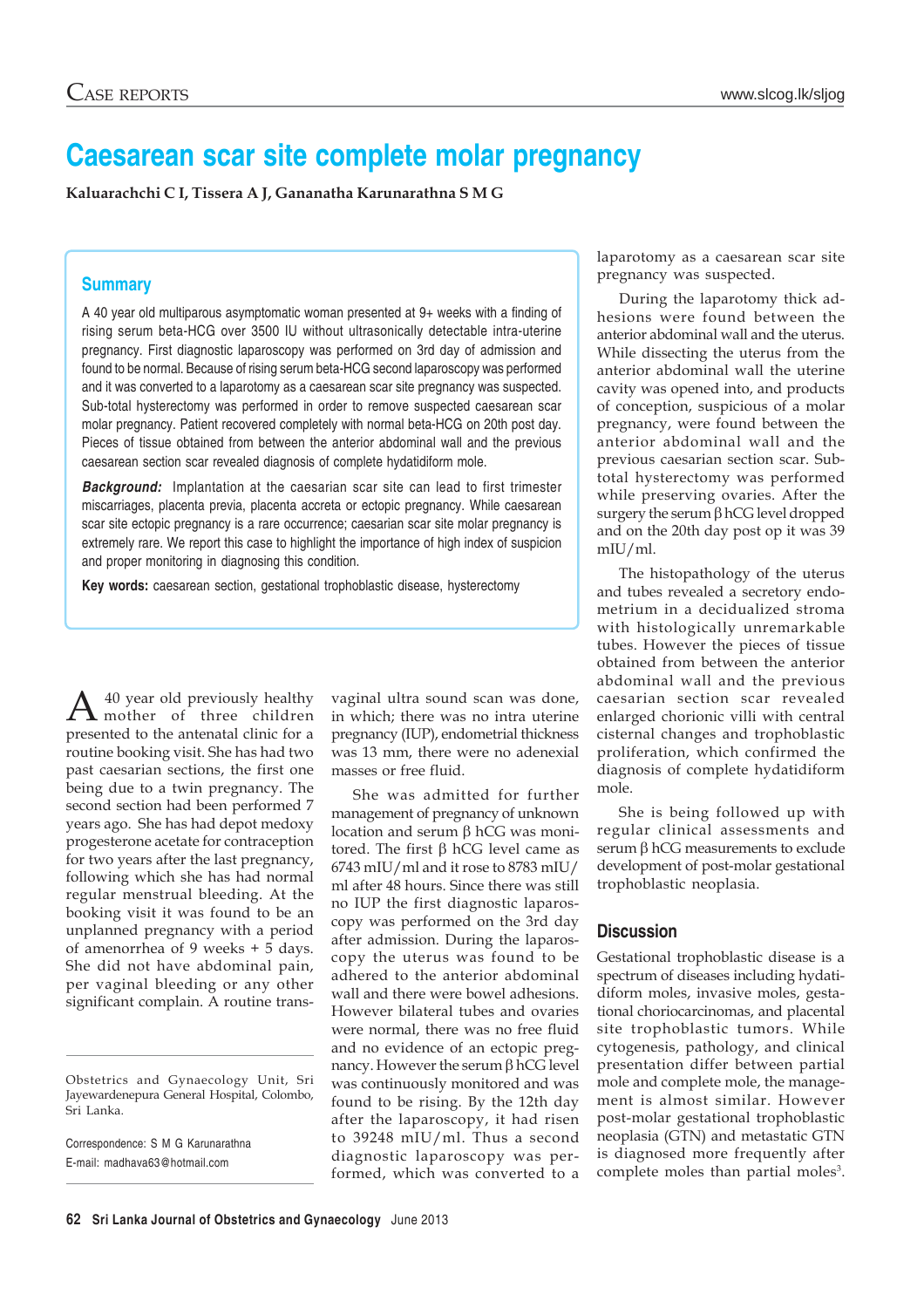**wall, with normal pouch of Douglas**.

Figure 1**. Uterus adhered to the anterior abdominal** Figure 2**. Molar tissue between the uterus and the anterior abdominal wall.**



Caesarean site molar pregnancy is extremely rare and carries a high risk of uterine rupture and uncontrollable hemorrhage. While few cases of caesarian scar site partial molar pregnancies have been reported worldwide, current literature does not reveal any cases of caesarian scar site complete molar pregnancy.

Almost all the reported cases of caesarean site molar pregnancy describes patients presenting with symptoms of early pregnancy complications such as per-vaginal bleeding<sup>4</sup>, abdominal pain, persistent spotting after uterine evacuation<sup>2</sup> etc. However this case is unique as the patient was asymptomatic on admission and throughout the hospital stay. This also highlights the importance of early pregnancy ultrasound scan especially in high risk patients. Advanced maternal age was a significant risk factor in this patient as maternal age above 40 years is known to be associated with 11-fold increase in the relative risk of complete molar pregnancy. Trans-vaginal ultrasound scan plays a major role in diagnosing this condition. Jennifer et al describes; complex lesion with cystic spaces and increased vascularity at the anterior lower uterine wall with a thin layer of Figure 3**. Enlarged chorionic villi with central cisternal changes characteristic of complete hydatidiform mole.**



overlying myometrium and no evidence of an intrauterine gestational sac as ultrasound markers of caesarean site molar pregnancy<sup>2</sup>. However a negative ultrasound scan does not rule out the possibility and in this

patient high index of suspicion even in the absence of ultra sound findings lead to the ultimate diagnosis.

Systemic or local methotrexate therapy, suction curettage and hysterectomy have been successfully used in the